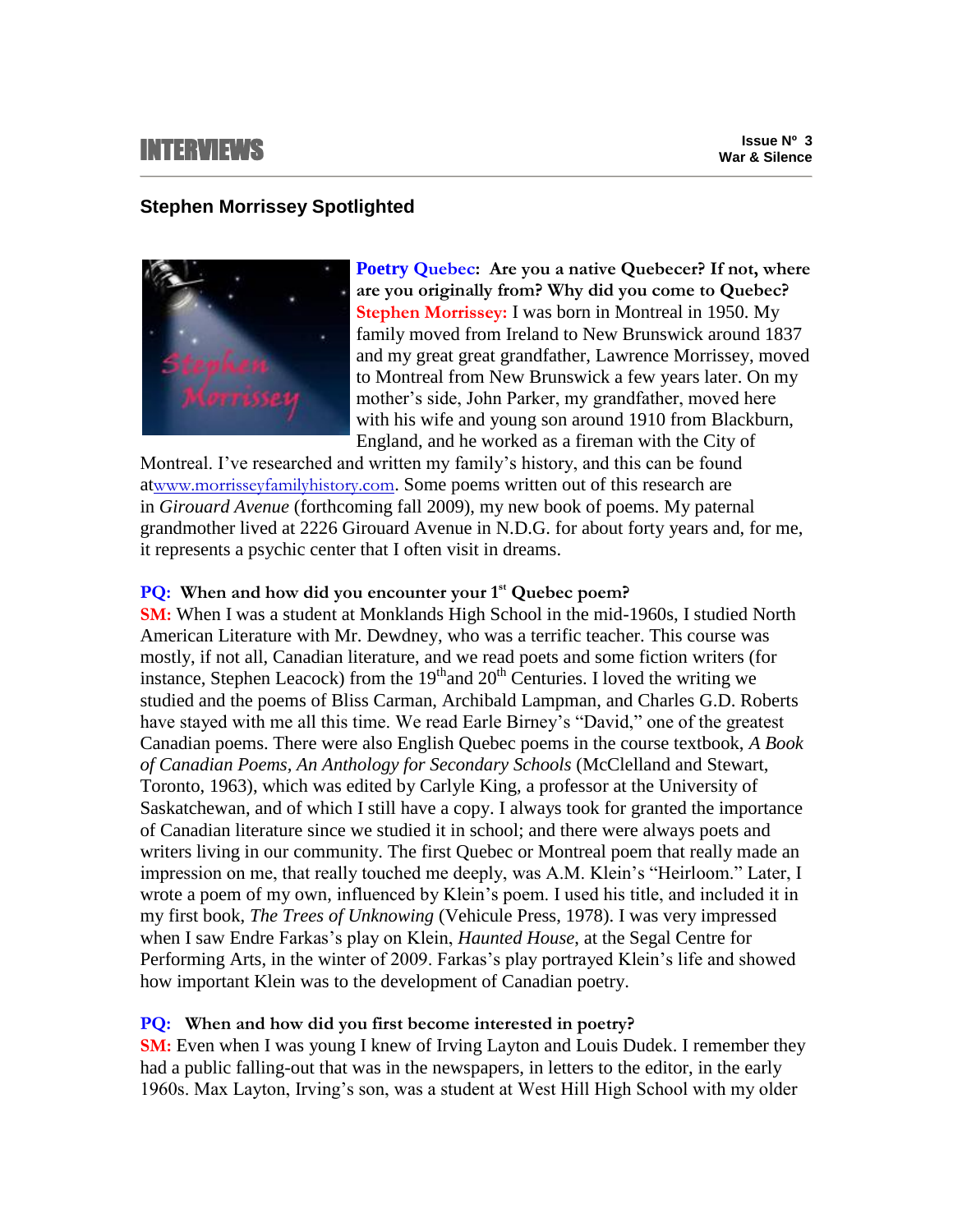brother. I used to walk along Somerled Avenue to Willingdon School where I was a student. I would pass an apartment building I had heard was owned by Irving Layton. Montreal poets were famous nationally. F.R. Scott was a law professor at McGill University, a constitutional lawyer, and one of the founders of the CCF. He was widely known for his successful 1959 Supreme Court defense of Frank Roncarelli against the Quebec government. The premier of Quebec, Maurice Duplessis, intervened to deny Roncarelli, a Jehovah's Witness, his legal rights. Scott's intervention saw the eventual reinstitution of Roncarelli's civil rights. However, I believe poetry was F.R. Scott's passion and it is primarily for his poetry that he is remembered.

Are poets born or are they created from the experiences of their lives? I think, in my case, it's a combination of both. I always loved to write, especially poetry, but perhaps I was also driven to write by the circumstances of my life. Had I been more extroverted I may not have become a poet; perhaps introverts naturally gravitate to solitary activities, like writing poetry. I began writing poems when I was around fourteen years old and it took over my life. I'd sit in school and daydream, I'd stare out the window, or I'd write a poem. In the evenings, when I was avoiding doing school homework, I wrote poems. I was the editor of my high school's literary magazine, and I published some of my own poems in it, but anonymously. Two excellent English literature teachers at Monklands were Mr. Boswell and Mrs. Montin, both encouraged my interest in English literature. I remember attending summer school at nearby Montreal West High School for a failed math course—I sat at the back of the class and wrote poems—of course, I failed the course and never took math again, but I'm still writing poems.

#### **PQ: What is your working definition of a poem?**

**SM:** Poetry is largely metaphor, but it is also concise language, language imbued with some quality of music, and language that communicates an emotion. Poetry usually builds on the work of earlier poets, so there is a tradition or a lineage to the kind of poetry one is writing. Poetry is much more open-ended today than ever before: we have concrete and visual poems, sound and performance poetry, poetry that is computer generated, and so on. The study of ethnopoetics has embraced poetry by indigenous people from around the world; this literature was formerly of interest mainly to anthropologists. Diversity has increased the definition of poetry and the varied field of poetic expression open to poets today. In general, what I perceive as a "real" poem makes me want to write poetry. It inspires me to write. However, no single definition of poetry will suit everybody.

#### **PQ: Do you have a writing ritual? If so, provide details.**

**SM:** By 'ritual' I guess you mean some repetitive, perhaps obsessive and compulsive, task that has to be done before one can write. The tennis great, Rafael Nadal, has his obsessive rituals, for instance listening to a certain piece of music and having several showers before entering the court, lining up bottles of water beside where he's sitting during a tennis match, and so on. I don't have any 'rituals' like this, I just do the writing.

#### **PQ: What is your approach to writing of poems: inspiration driven, structural, social, thematic, other?**

**SM:** Poet, editor, and my wife CZ often gives me titles for poems and I can usually direct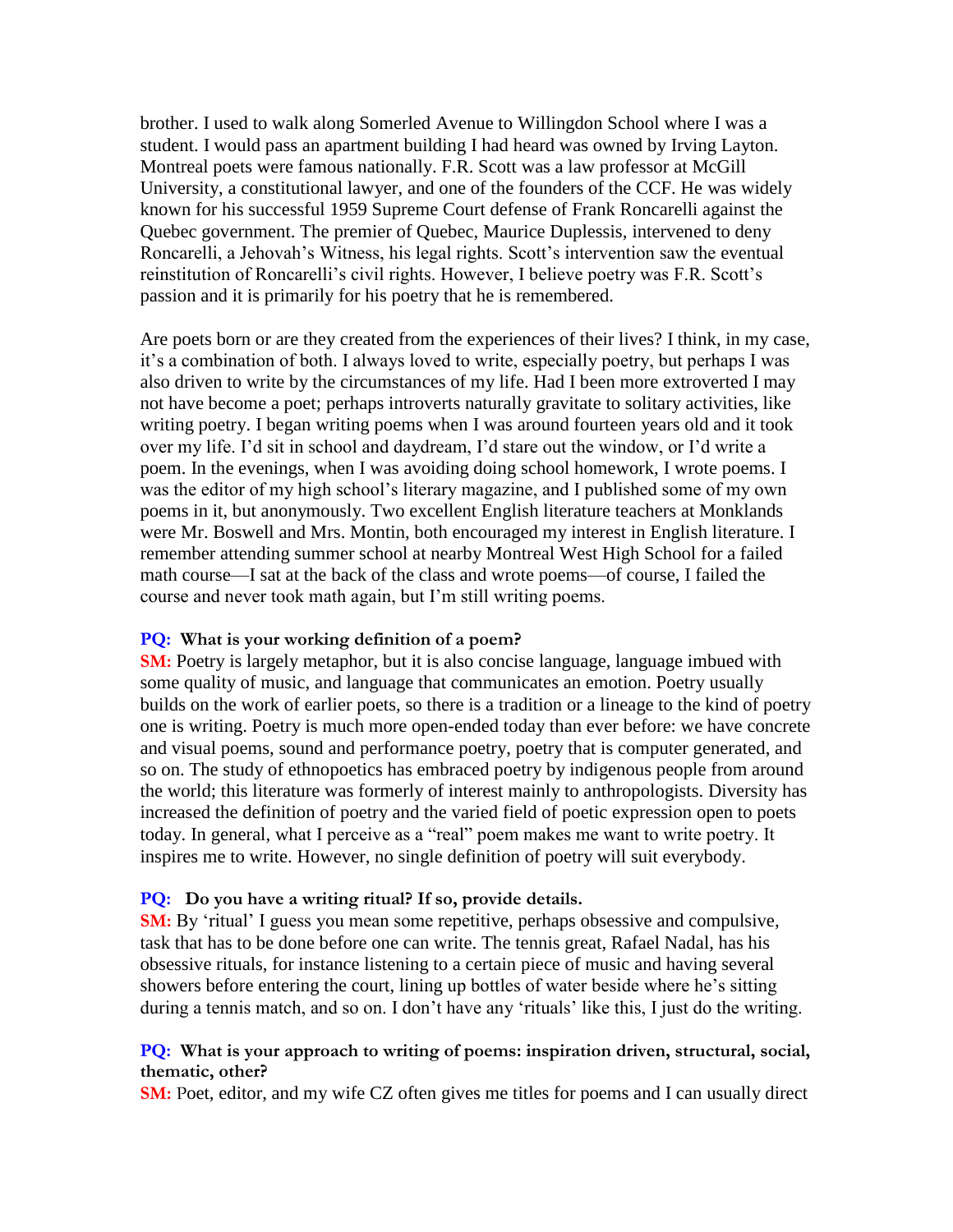my inspiration into whatever the title suggests to me; at other times, I'll sit and write and later, with a lot of editing, I'll find the poem hiding in what I've written. When I'm writing, I don't know in advance where the writing will take me. I think of this writing as improvisation, on a title or a theme, on what these suggest to me, or on an emotion. Of course, the process of writing poetry is a lot more complicated than this but it gives a general idea of my approach to writing.

## **PQ: Do you think that being a minority in Quebec (i.e. English-speaking) affects your writing? If so, how?**

**SM:**This question raises a lot of contentious issues. I feel that over the last thirty or forty years Quebec politics—the question of Quebec's separation from Canada and the language issue in Quebec—has soured and made unpleasant the experience of living here for many people, including myself, in the English-speaking community. This situation is complicated and affects one's daily life although I doubt it is a subject for much poetry written here.

# **PQ:** Do you think that writing in English in Quebec is a political act? Why or why **not?**

**SM:** English is one of the most used languages in the world, so when English is your mother tongue you don't really think too much about writing in any other language or that writing in English is a political act. Politics—government and how best to govern the country—have always been of vital interest to me, as a social democrat and as someone who believes in the western liberal tradition. Politics are defined by where one lives and when; poetry is not defined by time and place. My calling in life has been to poetry and not to politics.

# **PQ: Why do you write?**

**SM:** Writing, being creative, is a celebration and an act of affirmation. For me, this is an important aspect of writing poetry. We need to embrace life and not accept an attitude of denial that is so easy to fall into. The very act of writing affirms life, even if the content of the writing is negative or questions ultimate values. Some of my work deals with death, regret, and grief, all negative subjects; but for me, writing the poems I have written has also been to rise above personal experiences. To write poetry is to affirm being alive.

# **PQ: Who is your audience?**

**SM:**While, for me, a poet's first reader is himself, there are also many others who read poetry. I give numerous readings in Montreal, and there are always people who speak to me after the reading. They thank me for a particular poem, they have questions or express interest in something mentioned in the poetry. I've read my work to audiences across Canada and in different parts of the United States. There are many people who are readers of poetry, although maybe not as many as those who read detective novels!

When CZ and I were in New York City last year we read at Haven Art Gallery in the South Bronx. We spent a delightful hot summer evening meeting both audience members and other poets who read at that event. It was really quite exhilarating to meet so many people who value both poetry and poets. Later, we visited the New York Public Library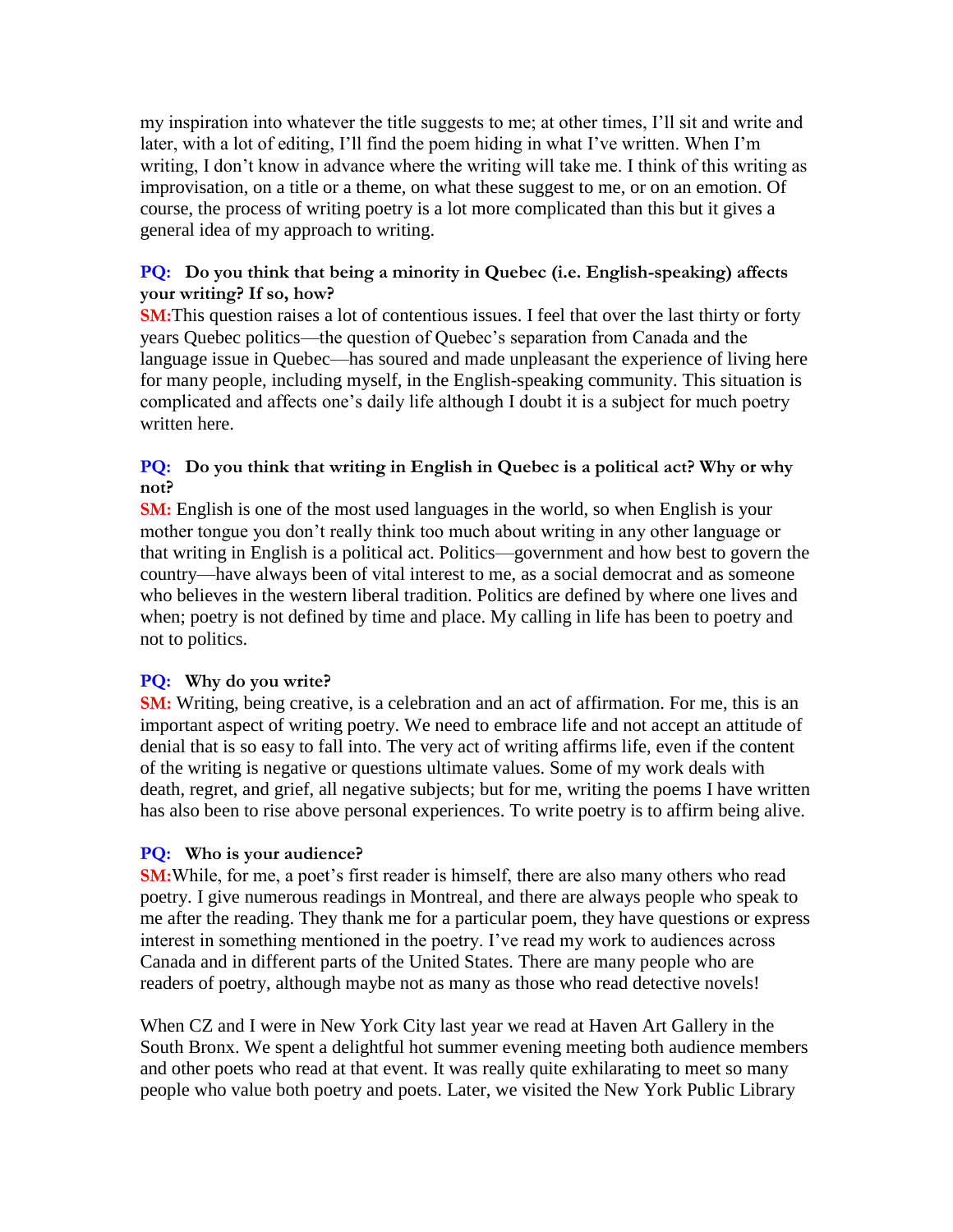where we found copies of all our books, available to readers there. Our books are also in major libraries across Canada. So, you see, the audience is there and it is a large one.

I was one of the eighteen poets who gave readings for the Montreal Gazette's online poetry reading series this summer, 2009; each poet read only one poem. What a varied group of poets! This type of experience was impossible before the Internet; now, anywhere in the world, people can see Montreal poets read their work. With the Internet we have an international audience that is beyond anything possible in the past. My website, [www.stephenmorrissey.ca](http://www.stephenmorrissey.ca/), also includes some of my poems, and it has at least sixty new visitors at the site every day from all parts of the world; again, this kind of exposure for poetry was unheard of just a few years ago.

CZ and I co-founded [www.coraclepress.com](http://www.coraclepress.com/) and publish online poetry chapbooks and, more recently, print medium books. The online chapbooks reach an enormous audience in all parts of the world. The opportunities for publishing have increased with the many literary sites and magazines. In terms of audience, I don't think there's a better time to be a poet than now. In the future readers will be able to purchase books, printed on demand; we are increasingly moving away from print medium to digital. I welcome these changes.

**PQ: Do you think there is an audience, outside of friends or other poets, for poetry? SM:** Audience is there, at readings, online, or listening to literary programs on the radio. I've read my work before audiences at conferences, universities, high schools and grade schools, coffee houses, church basements, and other places. There is also the more personal experience we have of audience, one day you meet someone reading a book of poetry, and they're the last person you would expect to read poetry but there they are, carrying a book of poetry and reading it on the bus, or where they work. One of the best public reading experiences I've had was at the N.D.G. Food Depot over the course of several years. Here was a group of people who needed to visit the food bank to make ends meet. These audiences applauded after each poem, and were genuinely enthusiastic and appreciative of my reading. Many came up and talked to me after the readings. I was deeply touched by their welcoming and positive response.

## **PQ: Does your day job impact on your writing? How?**

**SM:** Writing requires time to write. A day job that gives you time to be by yourself is what poets need. If your day job takes up too much time, writing will be impossible. Poets also need time to revise their work, read what other poets or writers have written, and time to daydream. It is very difficult to write poetry if your day job demands too much of your time, your thinking, your being. I have been blessed by having a college teaching position that has allowed me to enjoy the work I have done to make money, but also the time that is needed to do my writing.

## **PQ: How many drafts (beer too) do you usually go through before you are satisfied/finished with a poem?**

**SM:** As many drafts as it takes, but seemingly more drafts as I get older. A poem might take fifty drafts, or be publishable with the first or second draft, although, for me, this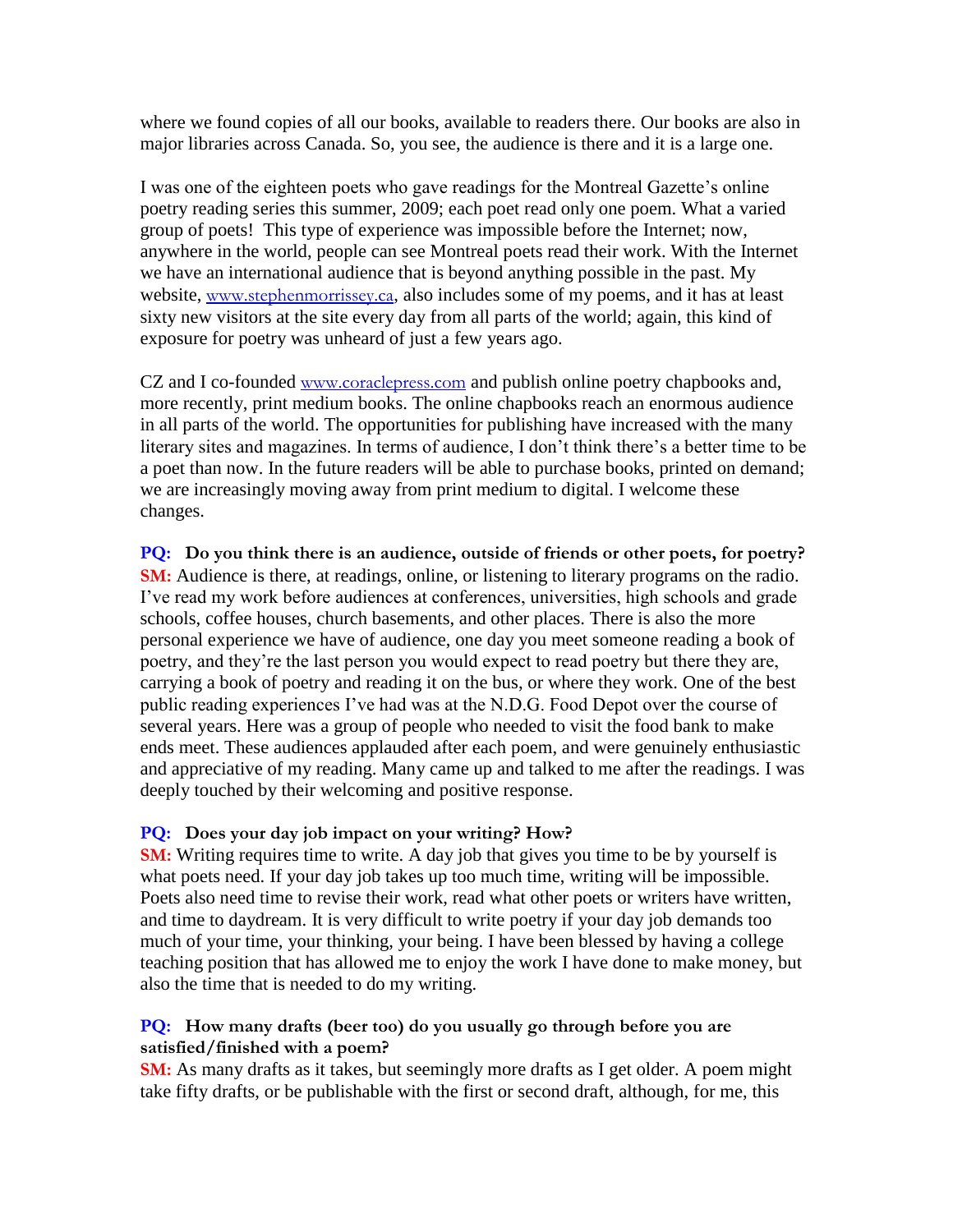seldom happens. The editing process is laborious and takes up a lot of time. When CZ edits a poem for me it goes a lot faster, she is not only a brilliant poet but has many years of experience editing poetry, and this is a gift that is not found in many editors.

## **PQ: Do you write with the intention of "growing a manuscript" or do you work on individual poems that are later collected into a book?**

**SM:** My ambition has always been to write a thematically cohesive book. I remember, in high school, running home at lunch time and listening to the Beatles' "Sergeant Pepper's Lonely Hearts Club Band." I believe this is one of the first concept or thematic albums. Then, there was also Frank Zappa's parody of the Beatles' album, and that was also fun. It was from the Beatles that I had the idea of a thematic book of poems, and I've followed this ever since. My new book, *Girouard Avenue*, is the most cohesive and thematic of all of the books I've written. It took many years to write *Girouard Avenue*, I must have started the writing in 1995, and then I've waited years to publish the book, my first since 1998. *Girouard Avenue* begins with a prologue, "Holy Well," a memory of Ireland from where my family originated, but it is a mythical Ireland, a place of the unconscious mind, and then the poem also reflects on where we are today, in Montreal. The unconscious has always been important to my work, as it must be to any poet, for where do the poems come from but the unconscious, that place of dreams, mythology, and psychological and spiritual depth.

There are four long poems in *Girouard Avenue*, the first two are poems of place, of different homes where we lived in Montreal. The first of these is "Girouard Avenue Flat" which celebrates my grandmother and includes family history. She lived for over forty years at 2226 Girouard Avenue, renting a large flat below Sherbrooke Street West in Montreal. This home was busy with the daily life of a large family, which included seven children. Many played musical instruments. Other family members also lived there, due to illness or old age. Even my parents and my brother and I lived on Girouard Avenue in the early 1950s, with my grandmother, my Aunt Mable, and my great aunt Essie, because of my father's heart condition. Before that we had lived a few blocks away on Avonmore. This was my parents' first home after they married in 1940, but a small  $3\frac{1}{2}$  room apartment wasn't a good environment for a family of four people when one of them is seriously ill. After the war it was difficult to find a larger apartment to rent, so off we went to Girouard. By 1969, after my grandmother died, there was just my grandmother's two very elderly sisters left living there and I talk about visiting them with my brother at Christmas.

The next poem is "Hoolahan's Flat, Oxford Avenue," where we moved in 1954, after living at my grandmother's for the previous two years. "Hoolahan's Flat, Oxford Avenue" is a poem of the 1950s, of television, and family. In this poem I purposely avoided being overly confessional or emotional in favour of a kind of reporting on the times in which I lived, what they were like, in a fairly matter-of-fact way. I mention my first friend, Audrey Keyes, the girl next door, and over forty years later Audrey saw the poem online and contacted me, and we've become friends again, as though no time has intervened.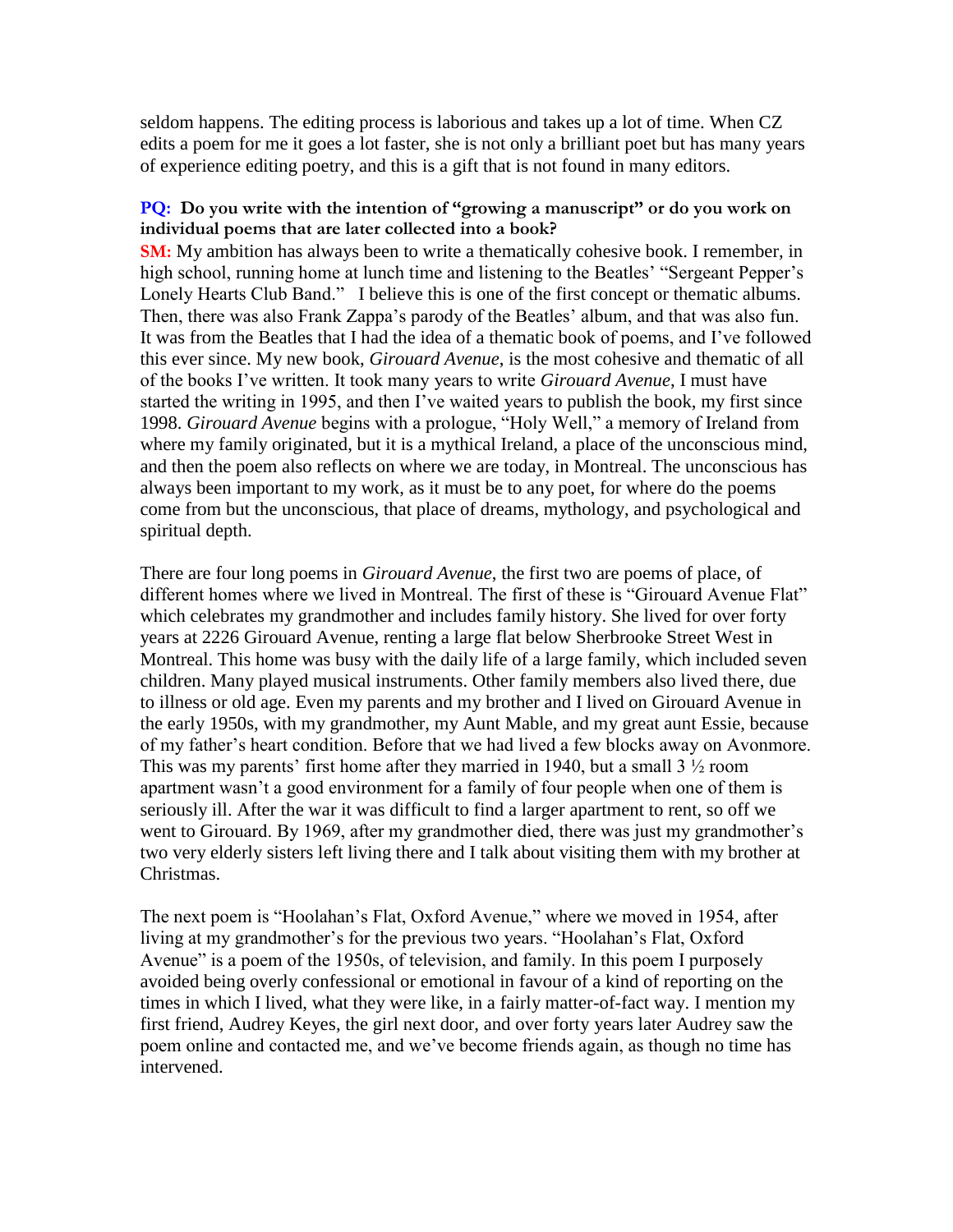These first two poems in the book are of places where I lived in Montreal, but they are also significant for other reasons. More happened in these two flats than just daily life. These homes were foundational to the development of who I am as a poet and as a person. Even as a child I felt there was a bravery and heroism to everyday life as it is lived by everyday people. There is a courage in average people that has always interested me. I've loved stories of family, of who did what and when. These family stories are framed by history. These accounts have an aura of historical reality; my poems about family are also poems of spirit, of courage, of dedication to family and everyone working hard. This is what I want remembered, so that these people aren't forgotten, so that the ancestors are suitably remembered.

"November" is the third long poem in *Girouard Avenue*. The month of November is the time when I have always been closest to the unconscious mind, to dreams, to Spirit, to what the spirits say to me. The days are growing shorter, we are moving relentlessly into winter, and the fabric between our material world and the other world is at its thinnest. Now I return to my father departing for Boston in 1956, where he died a few weeks later; but I also reflect on the importance of the railroad in Canada. Many members of my family worked for the Canadian Pacific Railroad. The railway was an important form of transportation in the past. In this poem there is the juxtaposition of the personal with the impersonal, but always memory of the people I am descended from and who I honour. But a poet is more than this: a poet affirms life and writes from a vision that reminds the reader there is more to life than mundane activity, there is epiphany, spirituality, aesthetics, and dignity even in the most humble people.

The final poem in the book is "The Rock, Or a Short History of the Irish in Montreal" and uses my own family's history in Montreal, from when they arrived here around 1844, to recall something of the history of the Irish in Montreal. The Irish were an enormous immigrant population here; people who mostly arrived with nothing, which is also the story of the Irish in other North American cities. Within several generations these Irish immigrants rose to become doctors and lawyers, politicians and leaders in government. The Irish have always believed in education and fighting to survive.

There is the Black Rock, a memorial to the Irish who arrived in Montreal in 1847 from famine-ridden Ireland, only to die in fever sheds located near present-day Victoria Bridge. Here you can see the heroism I am referring to. Families came all this way from Ireland, so hopeful, so desirous of a new life, and then five thousand of them perished soon after arriving. It's a tragic story but at least they opted for survival and a new life, rather than give up and die in Ireland.

Having said this, perhaps there's a balancing of tragedy and bravery that I find compelling. It is also my own Irish sensibility that causes me to perceive tragedy and melancholy in what I see around me, in the stories and lives of people. Even my father's story is a combination of bravery and tragedy: he was a man of such intelligence that he rose from the working class to quite a prestigious executive position in the C.P.R., but he had rheumatic fever when he was a child and this eventually caused medical problems, scarring of his heart, that caused his early death. He didn't give up, he lived as long as he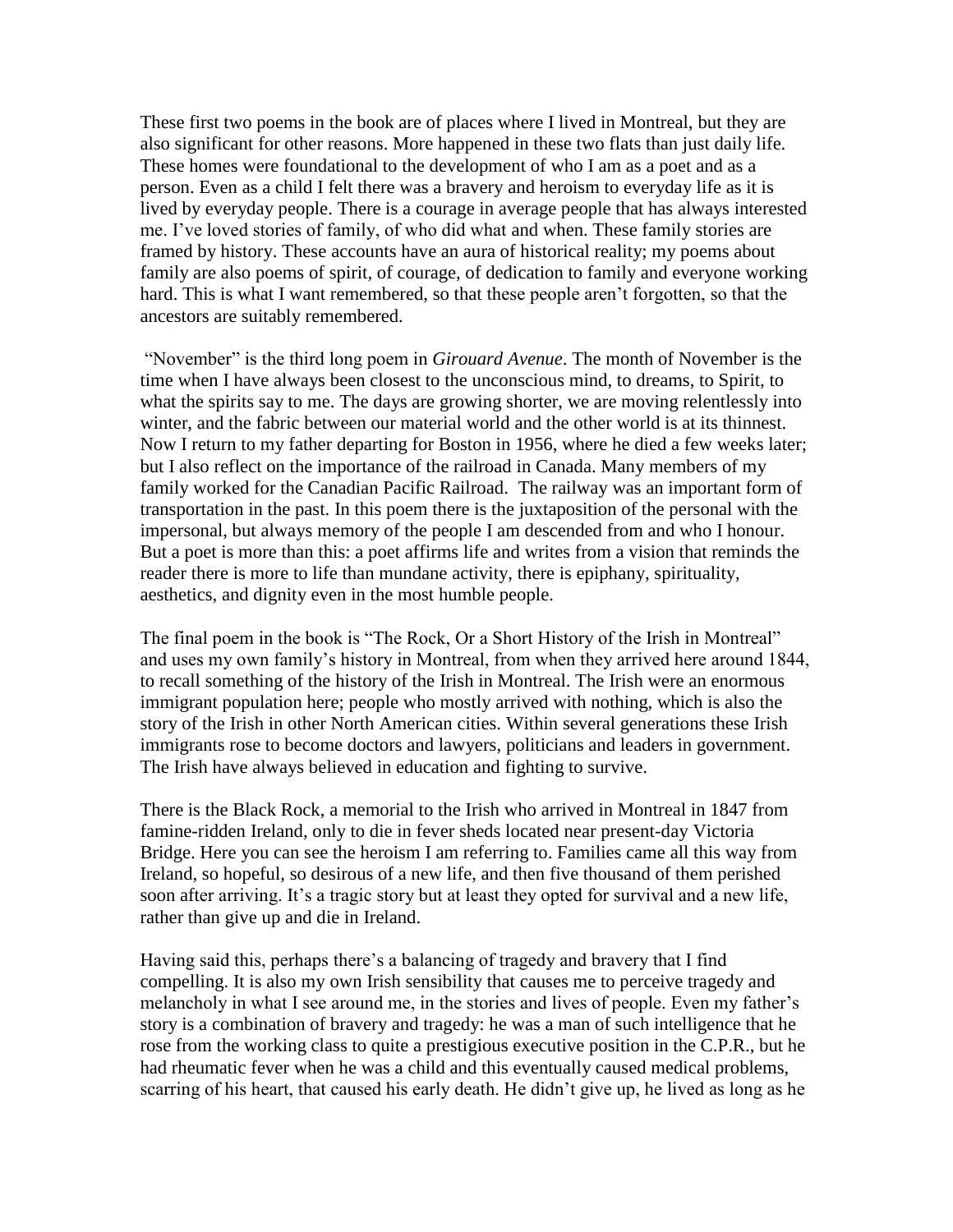could, he had a family, he did his best despite knowing that his life would not last as long as other people's. Had my father lived for just another six months medical advances were achieved that could have extended his life for many more years. But that was not to be. His death when I was only six years old changed my life, and perhaps it made a poet out of me.

The last poem, the epilogue, is "The Colours of the Irish Flag," which celebrates marriage, family, and love. But it is also a poem about being strong, not being defeated without a fight for one's survival, or the survival of what one believes in. You don't just roll over and give up, you fight, you struggle, you go the distance, you don't be a coward, you be a man or a woman. We'll have no cowards here. You can see that I feel very strongly about all of this.

## **PQ: What is the toughest part of writing for you?**

**SM:** Because every poet is different, what is difficult for one poet may be simple, or come easily, to another. I'm sorry I can't be more specific. Writing is a lot of work and requires dedicating your life to this art. What is tough changes with time. Consider poetry all hard work; it's all tough.

#### **PQ: What is your idea of a muse?**

**SM:** A muse is what Sharon Stone portrays in the film *The Muse*. A muse brings a man to life, and my life since meeting CZ has been transformed by her. The feminine animates the empty or damaged shell that is the condition of some men or women. A muse inspires creativity. There is always a price to be paid for having a muse; it's not something to be trivialized, the muse needs to receive presents for her work, and not cheap baubles, as Sharon Stone's character made clear in this film. There is no free ride in this life. Creativity is a lot of work with a few moments of rest, but worth every minute of the journey. You can always rest when you're dead, because living is to embrace life and accept the challenges of inspiration more fully, more consciously. The idea of a muse is no simple topic, and you don't have to be a poet to be moved by a muse.

#### **PQ: Do you have a favourite time and place to write?**

**SM:** I'll write just about anywhere and at any time. I've written poems during classes when I was a student and I've written while classes of my students are writing a test when I was the teacher. I've written during other people's readings and while lying in bed with the only light being from a flashlight. I've written sitting on a lawn chair balanced on a rock in the middle of a river. I've written sitting on a beach in both Vancouver and Mexico. I've written during snowstorms and heat waves. I've written in hospital cafeterias and waiting rooms. I've gotten up in the middle of the night and written down a poem that came to me in my sleep, or that I was writing in my mind while still awake in the dark. I've spent innumerable hours sitting at desks writing poems. This isn't just my experience but probably the experience of many poets.

#### **PQ: Do you like to travel? Is travel important to your writing? Explain.**

**SM:** I can't say that I like to travel, although I've done my fair share of traveling. I enjoy travel on business, for a conference, or to visit relatives or friends, but being a tourist for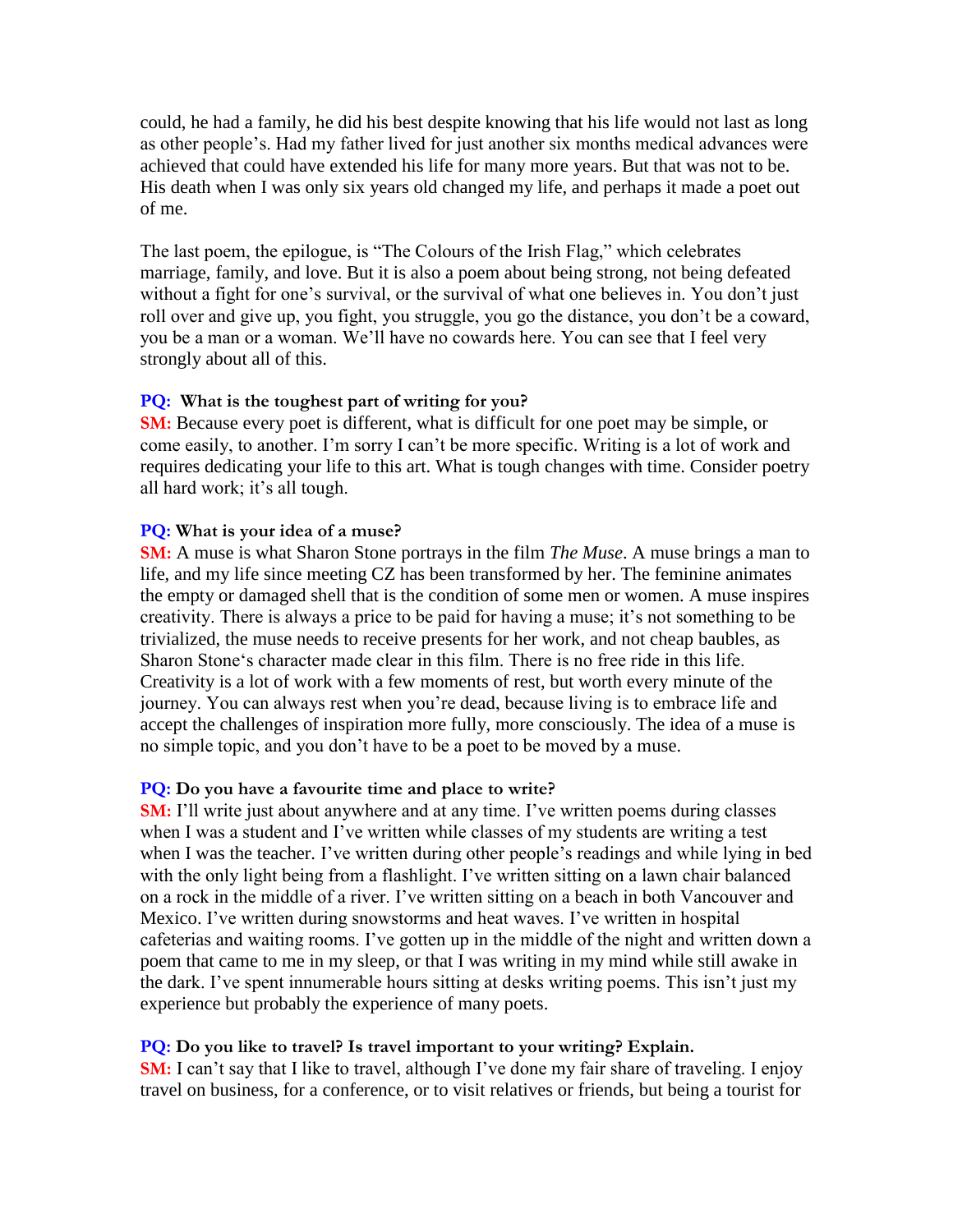its own sake doesn't interest me. I agree with Thoreau's sentiment when he said, "I am well traveled in Concord."

## **PQ: Do you have a favourite Quebec poet? If yes who and why?**

**SM:** My favourite Quebec poet is Louis Dudek. I don't think his work is dated at all, it's contemporary and significant. One day more people will hopefully realize how accomplished and important a poet Dudek really was. Doug Jones is a gifted poet and John Glassco, who is mostly known for his memoir, is also a very good poet. Artie Gold is a terrific poet who was very talented and creative. Of course, I always enjoy reading what friends are writing, such as Carolyn Zonailo, Endre Farkas, Sharon H. Nelson, Carolyn Marie Souaid, and others who are my contemporaries. For many years I've liked Deborah Eibel's original voice in poetry. Ian Ferrier is a wonderful spoken-word poet. I meet and hear interesting new Montreal poets, talented younger voices, at readings that I give or attend. It is with great sadness that Montreal's poetry community lost the poet and painter Sonja Skarstedt who died this summer, 2009. Emile Nelligan, St-Denys Garneau, and Anne Hébert are three poets I teach in translation, and I continue to enjoy their work very much. All of these poets stand out for me as exceptional.

## **PQ: Do you write about Quebec? If so, how and why? If not, why not?**

**SM:** Some poets write from a specific place that they are identified with, but they always transform the specific into the universal. So, Charles Olson's Glouester and William Carlos William's Paterson are places that are identified with these poets but are also places that have been transformed into an archetypal geography that represents the human condition in general. That's why I named my selected poems *Mapping the Soul: Selected Poems 1978-1998* (Muses Company, Winnipeg, 1998). In my writing I am not only interested in a geographical location—for instance, Montreal—but in the manifestation of the soul in this place, in the expression of the landscape of the unconscious mind, this is what interests me. I won't always write about Montreal, but in the writing I have done that refers to this city, and the work I am doing now, I am attempting to transform the city into something more than a specific place, but always retaining the specificity of the place.

## **PQ: Prime Minister Pierre Trudeau once declared, "The state has no business in the bedrooms of the nation." We agree, but P.Q. does want to know who are you in bed with. Literally. What poets are you reading these days? What book(s) are you sharing your bed with? Are you a monogamist or a polygamist?**

**SM:** For some years now my reading has been mostly books of poetry, biographies of poets, and books on poetics. I rarely read novels. The books I've been reading, while lying in bed, are Ralph Maud's biography, Charles Olson at the Harbour (Talonbooks, Vancouver, 2008) and Selected Poems/Charles Olson, edited by Robert Creeley (University of California Press, Berkeley, 1997). I read anything I come across on Charles Olson, and Ralph Maud, in his numerous books on Olson is the preeminent scholar on Olson's life and poetry. Robert Creeley, a long-time friend of Olson's, has edited a readable selection of Olson's work. I highly recommend both books. Also, I've read much of Jerome Rothenberg's three volume Poems For the Millennium anthologies,